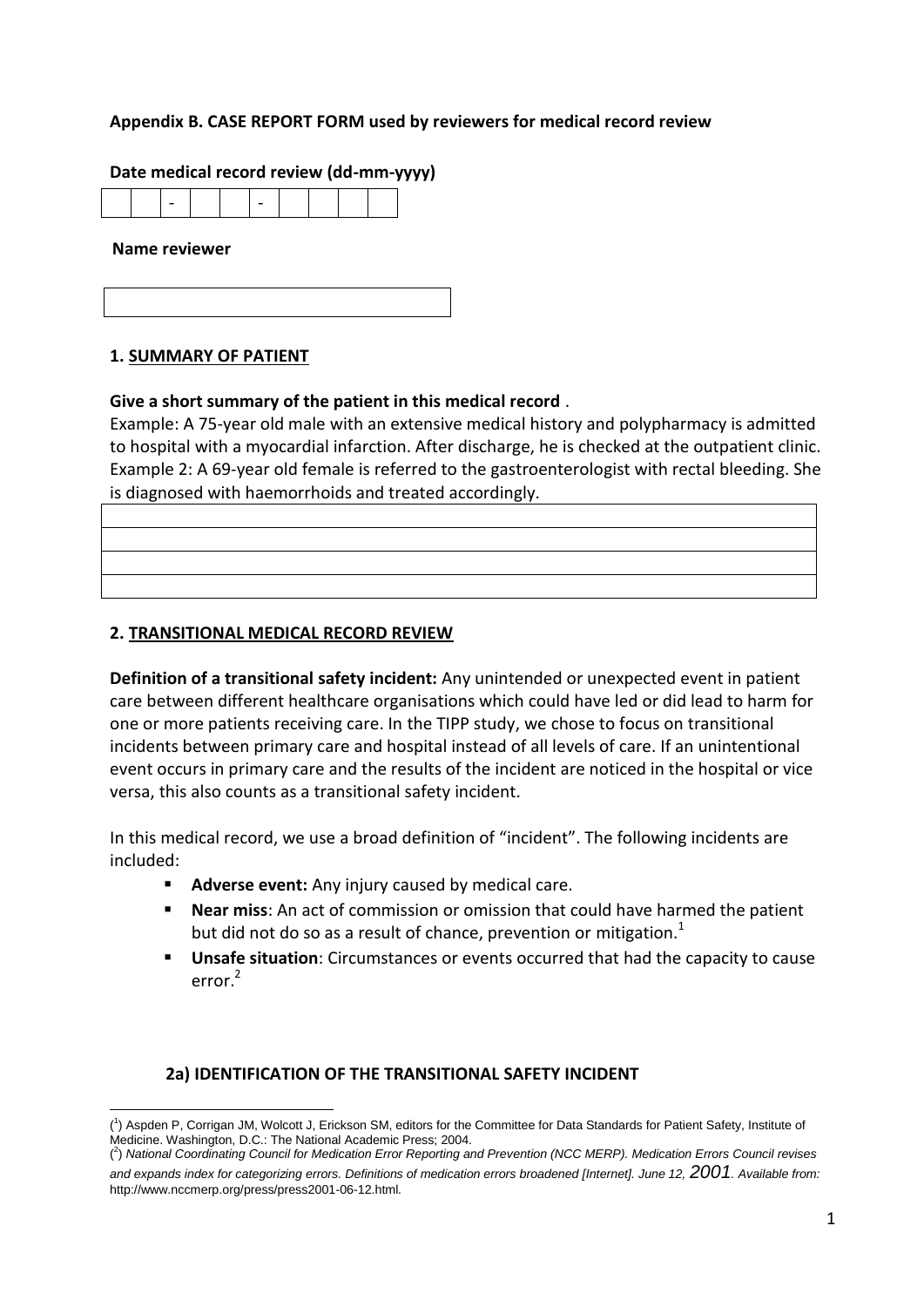**Check the following transitions and risks for TSIs. Did something go wrong in one of the following processes?** 

- **Information from GP to hospital (referral information).** This information can be delayed, incomplete or incorrect. Even if this information is present in hospital, it can be ignored or missing. Pay attention, in this pilot the referral letters cannot be found in the medical record.
- **Information from hospital to GP (discharge letters, letters from the outpatient clinic).**  This information can be delayed, incomplete or incorrect. Even if this information is present at the GP, it can be ignored or missing.
- **Diagnostic research.** Diagnostic research can be performed twice (by GP and hospital) within a short period, or cannot be performed. Also, the incorrect diagnostic research can be performed.
- **Medication or other prescription (e.g. wound care, stoma care, material for incontinence)**
- **Most responsible physician.** The most responsible physician should be appointed to every patient; sometimes this is not done, or there is obscurity in who is the most responsible physician.
- **Communication and collaboration.** This comprises of all communication or collaboration, except communication by mail (discharge letters, referral letters and letters from the outpatient clinic).
- **Triage**
- **Diagnosis**
- **Self-care advise**
- **Accessibility**
- **Care in out-of-office hours**
- **Discharge from the outpatient clinic.**
- **Discharge after hospital admission.** Concerning the discharge process, excluding the discharge letter.
- **Referral to outpatient clinic.** Concerning the referral process itself, excluding the referral letter.
- **Referral to the emergency department.**
- **Record keeping in medical record**
- **Other, namely……**

# **Have you identified a transitional safety incident?**

- $\Box$  Yes
- $\square$  Possibly
- $\square$  No

# **You need to fill in part 3 and 4 for every individual transitional safety incident you have identified.**

# **3 THE TRANSITIONAL SAFETY INCIDENT**

**Summarize the TSI**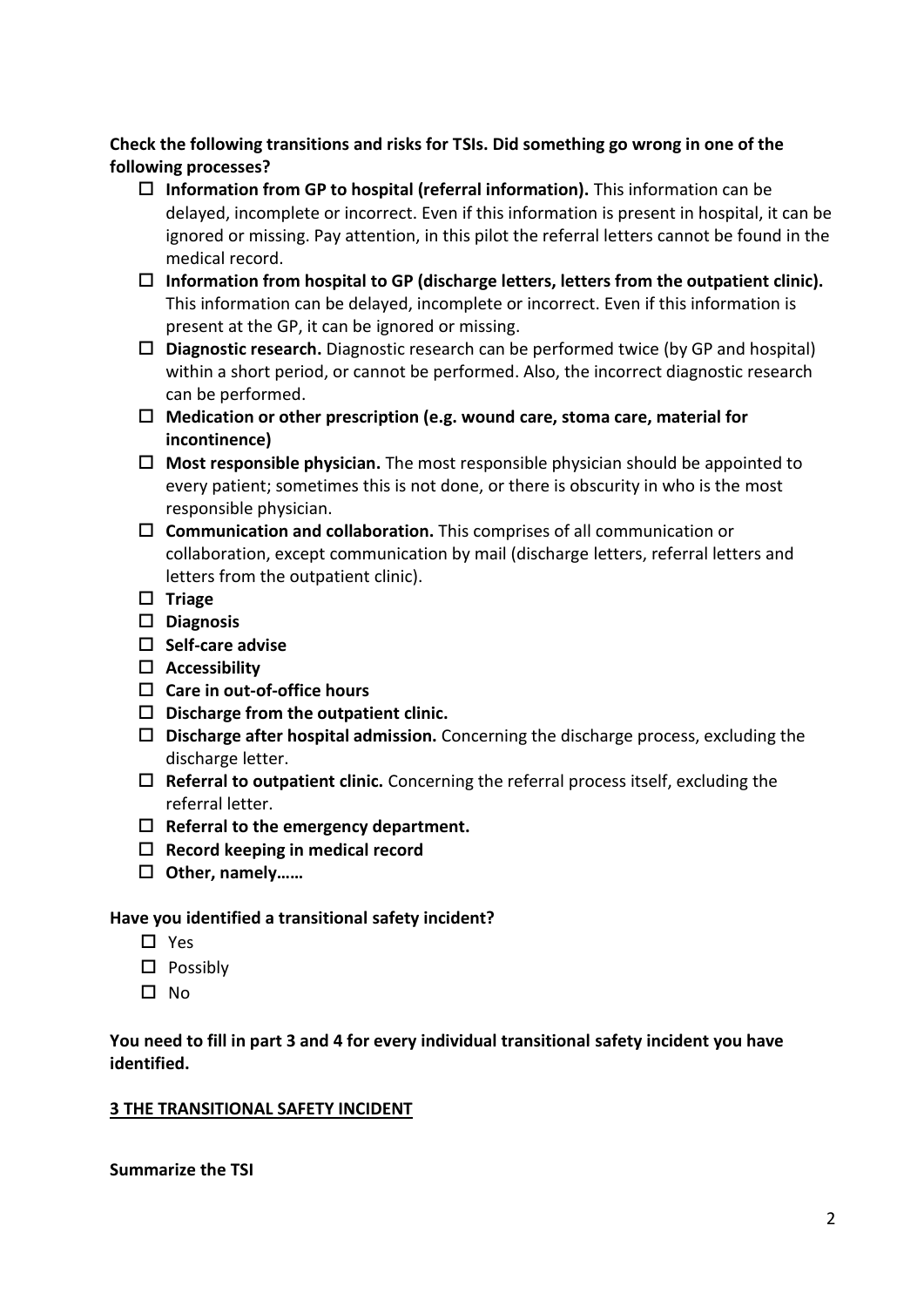Example 1: A week after discharge a patient visits his GP, who has not received a discharge letter yet.

Example 2: A patient is known with heart failure and uses diuretic medication (Bumetanide) prescribed by the cardiologist. Because of swollen ankles, the GP prescribes Furosemide (another diuretic medicine) because he is ignorant of the use of Bumetanide. Three months later the nurse at the heart failure outpatient clinic discovers the double medication.

# **3a) TIMING OF THE TRANSITIONAL SAFETY INCIDENT**

### **Timing of TSI:**

- $\Box$  At referral
- $\square$  During hospital admission
- $\Box$  At or after discharge
- $\Box$  At/ after visit to the outpatient clinic
- $\Box$  At/after visit to the GP 5

## **In which part of the healthcare process the TSI occurred?**

- $\Box$  Information from GP to hospital (referral information)  $\Box$  No referral
- information received  $\square$  Delayed<br> $\square$  Incomple Incomplete **Incorrect** 
	- Present, but ignored at the hospital

 $\Box$  Information from hospital to GP (discharge letters, letters from the outpatient clinic)

- $\Box$  No information received Delayed
- $\Box$  Incomplete
	- Incorrect
	- Present, but ignored at the GP
- 
- $\square$  Diagnostic research  $\square$  Not performed Doubly performed at
	- GP and hospital
	- П. Wrong diagnostic test

3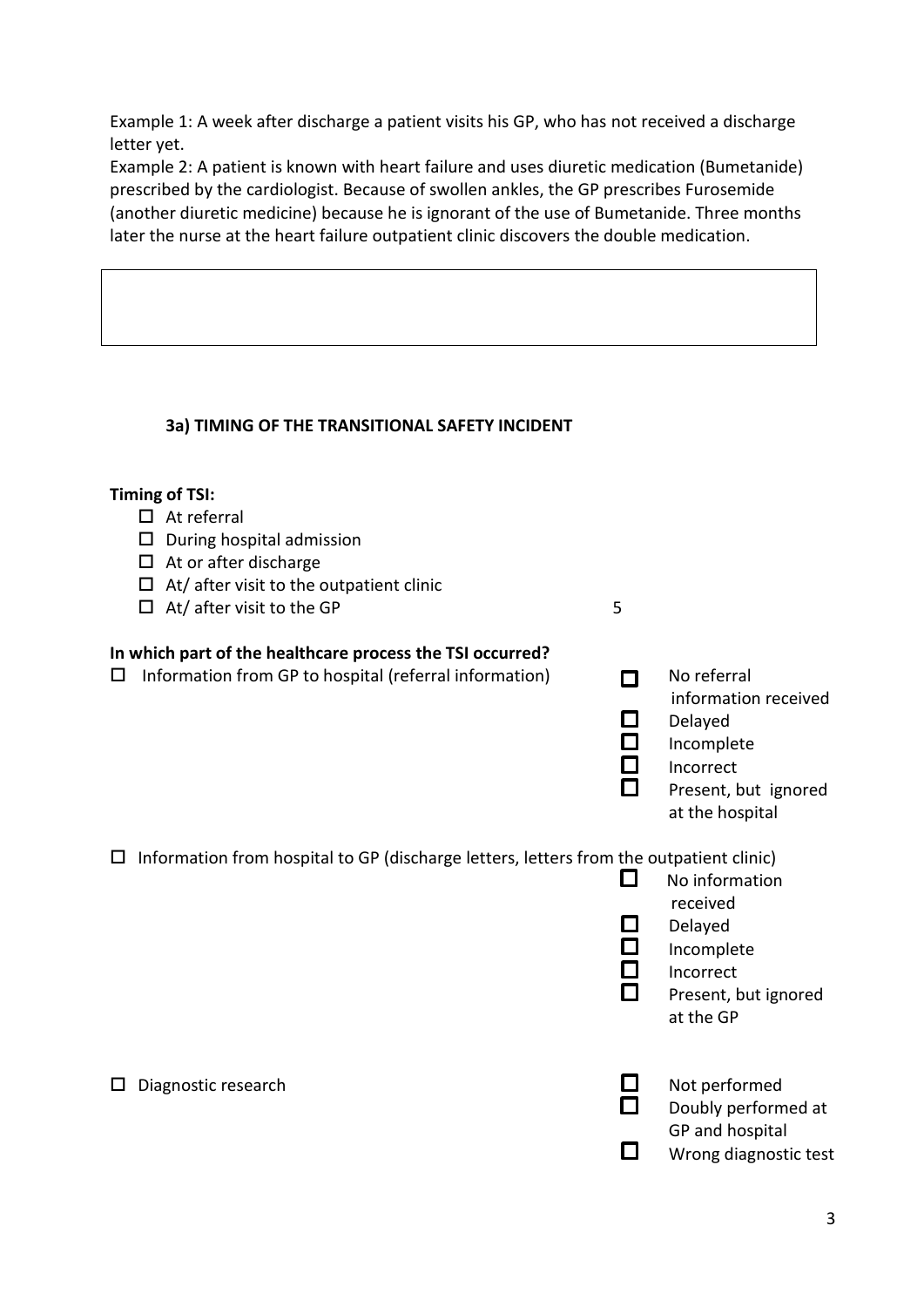$\Box$  Medication or other prescription (e.g. wound care, stoma care, material for incontinence)

|        | Absent            |
|--------|-------------------|
| $\Box$ | Double medication |

- $\Box$  Incorrect
- $\Box$  Most responsible physician  $\Box$  Obscurity
- None appointed

- $\square$  Communication and collaboration
- $\square$  Triage
- $\square$  Diagnosis
- $\square$  Self-care advice
- $\square$  Accessibility
- $\square$  Out-of-office hours
- $\square$  Discharge from the outpatient clinic
- $\square$  Discharge after hospital admission
- $\Box$  Referral to the outpatient clinic
- $\Box$  Referral to hospital (either admittance or emergency department)
- $\Box$  Record keeping in medical record
- □ Other, namely.....

# **During which shift did the TSI occur?**

- $\Box$  Day shift (8:00 17:00 mon-fri)
- Evening sift  $(17:00 23:00$  mon-fri)
- $\Box$  Night shift (23:00 8:00 mon-fri)
- $\Box$  Weekend day shift (8:00 17:00 sat-sun)
- $\Box$  Weekend evening shift (17:00 23:00 sat-sun)
- $\Box$  Weekend night shift (23:00 8:00 sat-sun)

# **3b PREVENTABILITY OF THE TRANSITIONAL INCIDENT**

# **What factors contributed to the TSI?**

- $\Box$  Out-of-office service
- $\square$  Time constraints
- $\square$  Complex patient
- $\square$  Language barrier
- $\square$  Emergency
- $\square$  Known complication
- $\Box$  Referral within hospital
- $\square$  Multiple departments involved within the hospital
- $\Box$  Multiple hospitals involved
- Multiple GPs involved
- $\Box$  Other, namely.....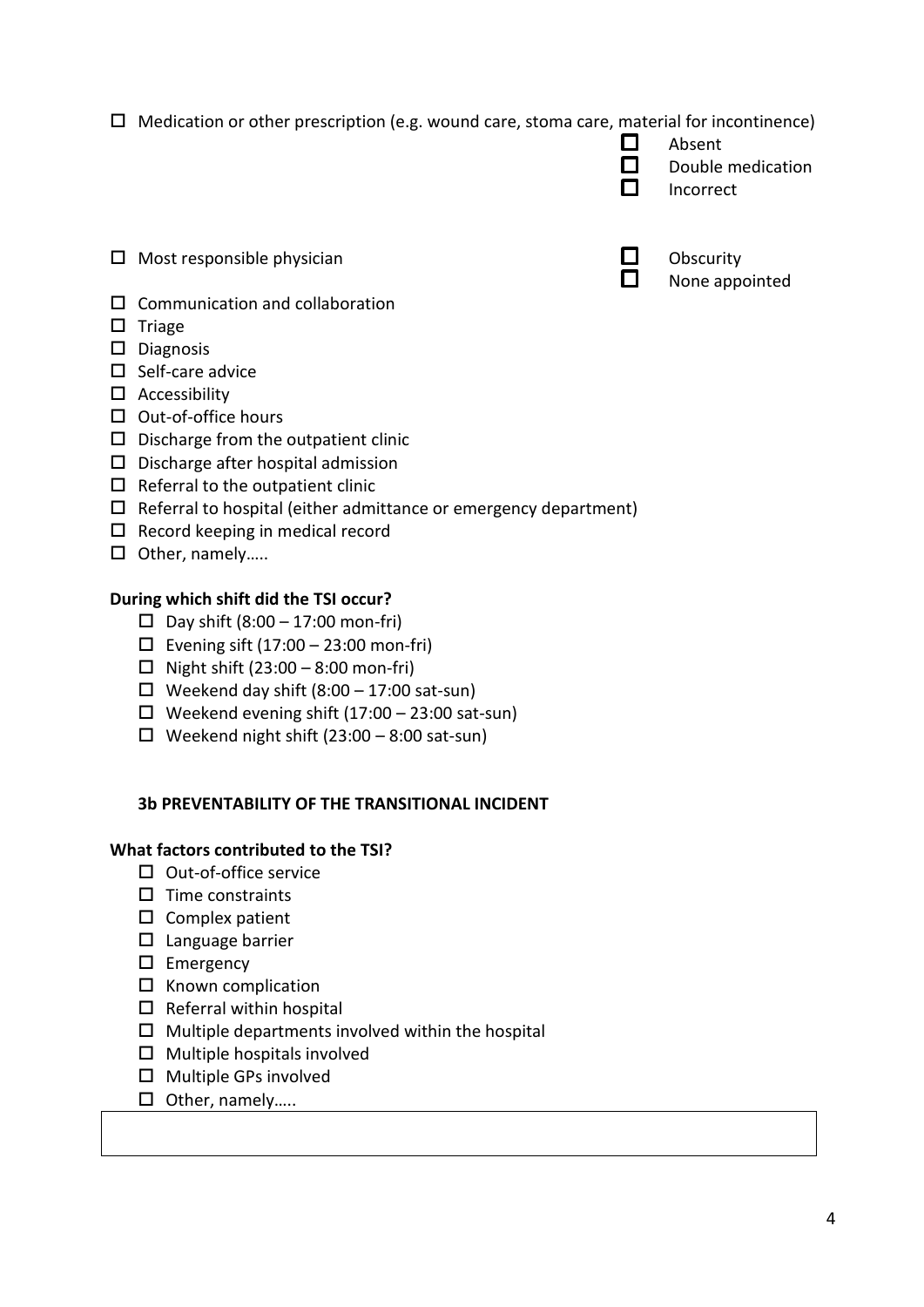### **Was the TSI (potentially) preventable?**

- $\Box$  (Nearly) no evidence for preventability
- $\square$  Slight evidence for preventability
- $\square$  Possibly preventable but not very likely, less than 50-50 but close call
- $\square$  Probably preventable, more than 50-50 but close call
- $\square$  Strong evidence for preventability
- $\Box$  (Definitely) evidence for preventability

*Did you answer "Probably preventable, more than 50-50 but close call", "Strong evidence for preventability" or "(definitely) evidence for preventability", please answer the following question:* 

### **Describe how the TSI could have been prevented:**

### **3c SEVERITY OF THE TRANSITIONAL INCIDENT**

### **What was the severity if the TSI?**

### **Did the TSI cause hospital admission or lengthening of hospital stay?**

- $\Box$  No.
- $\square$  Yes: hospital admission
- $\square$  Yes: readmission
- $\Box$  Yes, lengthening of hospital stay of ..... days
- $\Box$  Not possible to assess 9

# **What harm did the TSI cause the patient?**

- $\Box$  A Unsafe situation: "Circumstances or events occurred that had the capacity to cause error"
- $\square$  B Near miss: "Error occurred but did not reach the patient"
- $\Box$  C Near miss: "Error occurred that reached the patient but did not cause patient harm"
- $\Box$  D Near miss: "Error occurred that reached the patient and required monitoring to preclude harm or confirm that it caused no harm", namely……..
- $\Box$  E Adverse event: "Error occurred that may have contributed to or resulted in temporary (mental or physical) harm or prolonged suffering from curable symptoms and required intervention", namely…….
- $\Box$  F Adverse event: "Error occurred that may have contributed to or resulted in (mental or physical) harm and required an initial or prolonged hospital stay", namely…….
- $\Box$  G Adverse event: "Error occurred that contributed to or resulted in permanent patient harm", namely………..
- $\Box$  H Adverse event: "Error occurred that required intervention to sustain patient's life", namely……….
- $\Box$  I Adverse event: "Error occurred that may have contributed to or resulted in patient death"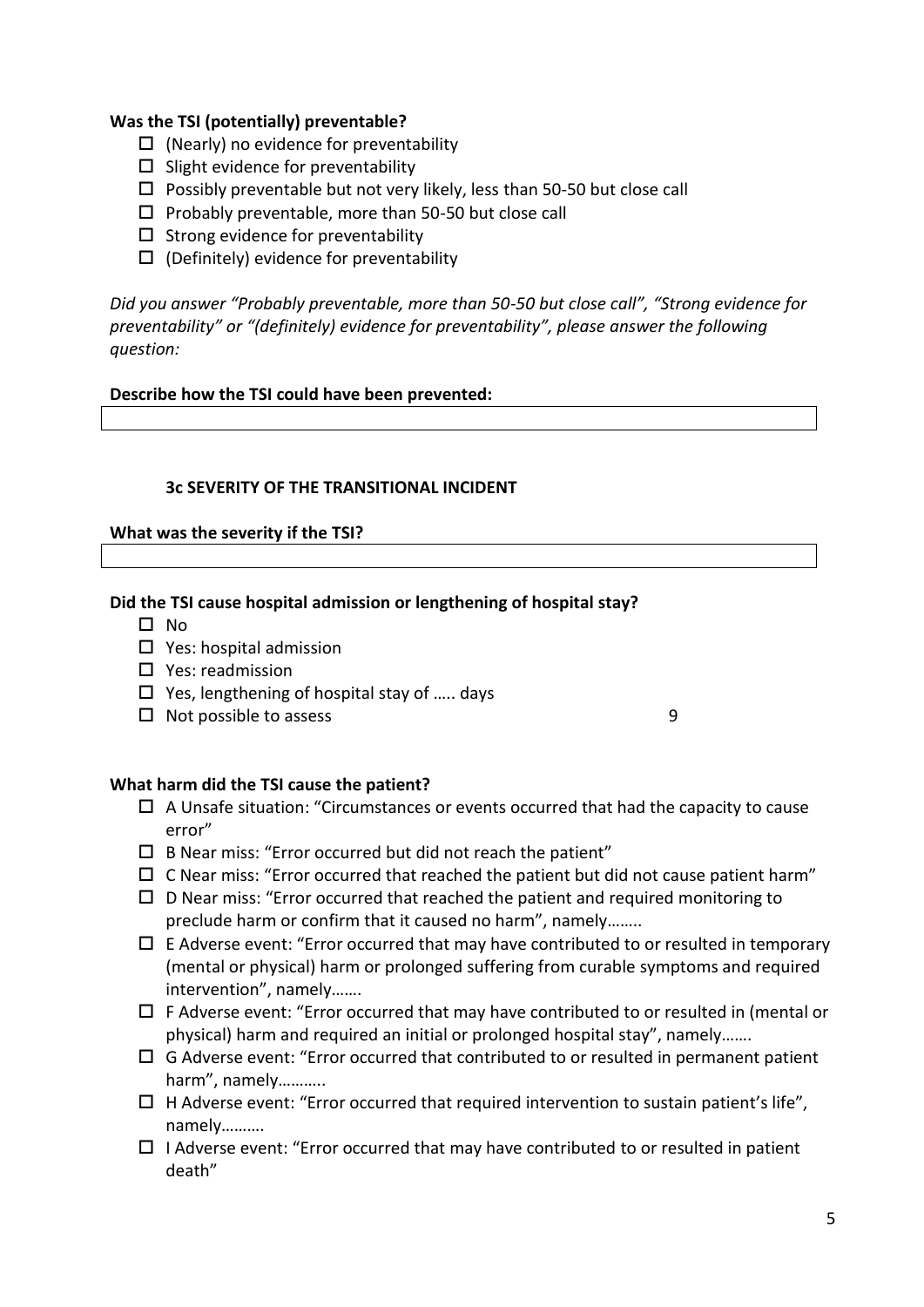## **Can the health status of the patient return to his/her health status before the TSI?**

### **Daily activities**

- □ Yes
- $\Pi$  No
- $\square$  Patient is deceased
- $\square$  Not applicable

### **Independence**

- □ Yes
- $\Box$  No.
- $\square$  Patient is deceased
- $\square$  Not applicable

# **3d) CAUSE OF THE TRANSITIONAL INCIDENT**

### **Can you identify a possible cause for the TSI?**

- $\square$  No
- □ Yes, namely……
- $\square$  Technical factors—equipment, software, forms
- $\Box$  Organizational factors—policies, procedures, and protocols
- $\Box$  Human factors—knowledge-based (familiar procedures applied to frequent decisionmaking situations), rule-based (routine tasks requiring little conscious effort), and skillbased (problem solving activities often in new situations)
- $\Box$  Patient related: Failures related to patient characteristics or conditions, which are beyond the control of staff and influence treatment.
- $\Box$  Other, not possible to classify further in the categories mentioned above, namely
- $\Box$  Not possible to identify a probable cause because of missing data

# **4 CONSULTATION OF AN EXPERT/ SPECIALIST**

### **Do you wish an expert opinion in this case?**

- $\Box$  Yes
- $\square$  No

# **What medical specialty:**

- □ Gastroenterology
- □ Cardiology
- General practitioner

### **Question to the expert**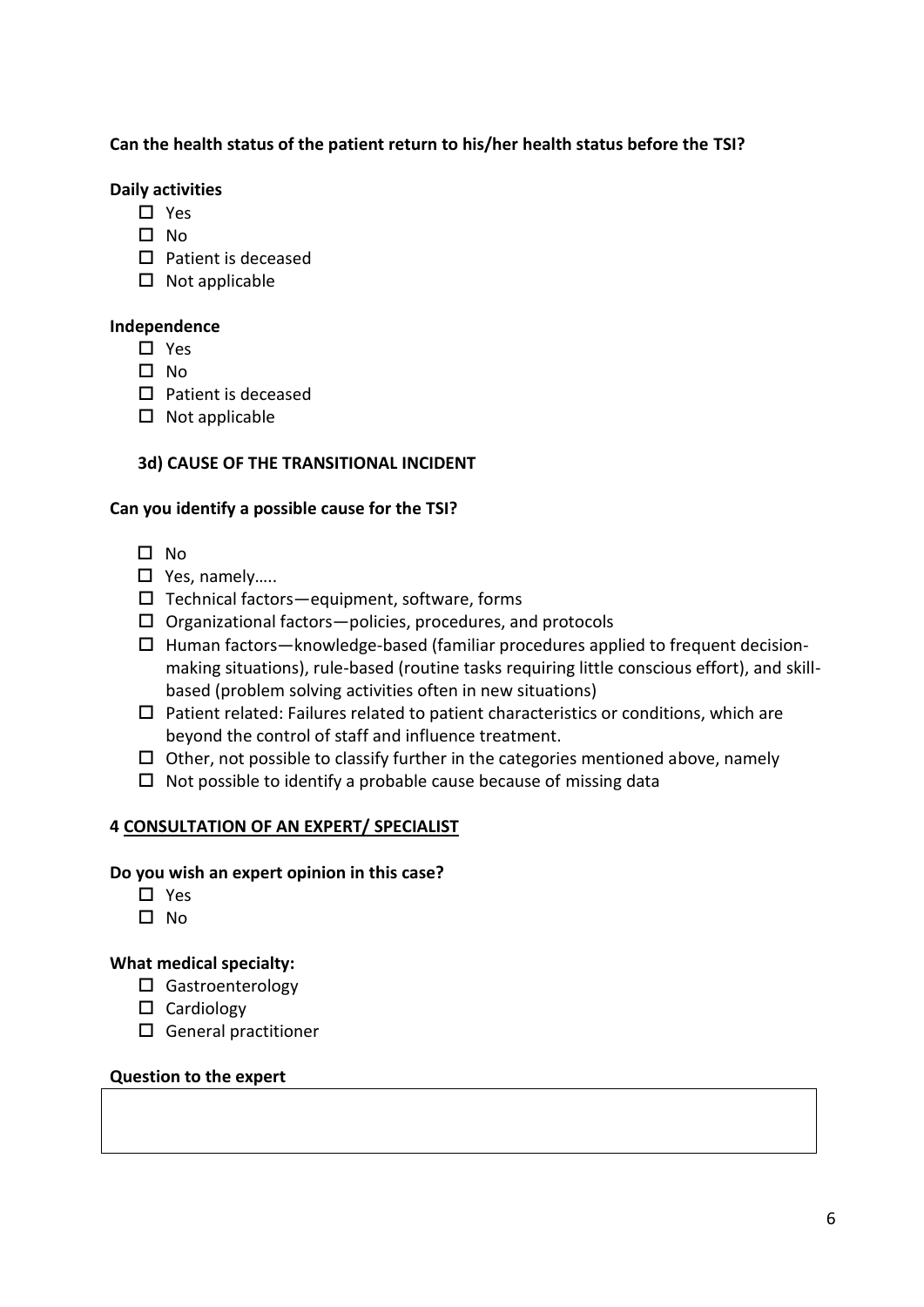### **Has the reviewer's opinion changed?**

- □ Yes, namely.....
- $\square$  No

## **Are there any other doubts in answering CRF? These doubts will be addressed in the reviewers' group meetings**

- □ Yes, about question……
- $\square$  No

If you answered yes, what is the obscurity or doubt?

### **Are there any other TSIs you have not addressed yet in the CRF?**

- $\Box$  Yes -> a new TSI CRF (part 3 and 4) opens
- $\Box$  No -> go to part 5

### **5 MEDICAL RECORD QUALITY**

### **Medical record of the GP**

|                    | Poor    | Moderate | Adequate | Good    | Not applicable |
|--------------------|---------|----------|----------|---------|----------------|
| Medical history    | $\circ$ | $\circ$  | $\circ$  | $\circ$ | $\circ$        |
| Medication         | $\circ$ | $\circ$  | $\circ$  | $\circ$ | $\circ$        |
| Resuscitation      | $\circ$ | $\circ$  | $\circ$  | $\circ$ | $\circ$        |
| code               |         |          |          |         |                |
| Allergies          | $\circ$ | $\circ$  | $\circ$  | $\circ$ | $\circ$        |
| Consult            | $\circ$ | $\circ$  | $\circ$  | $\circ$ | $\circ$        |
| registration       |         |          |          |         |                |
| <b>Diagnostics</b> | $\circ$ | $\circ$  | $\circ$  | $\circ$ | $\circ$        |
| Correspondence/    | $\circ$ | $\circ$  | $\circ$  | $\circ$ | $\circ$        |
| handoff from       |         |          |          |         |                |
| hospital           |         |          |          |         |                |
| Other, namely      | $\circ$ | $\circ$  | $\circ$  | $\circ$ | $\circ$        |

# **What is the overall quality of the GP's medical record?**

- $\square$  Poor
- □ Moderate
- Adequate
- □ Good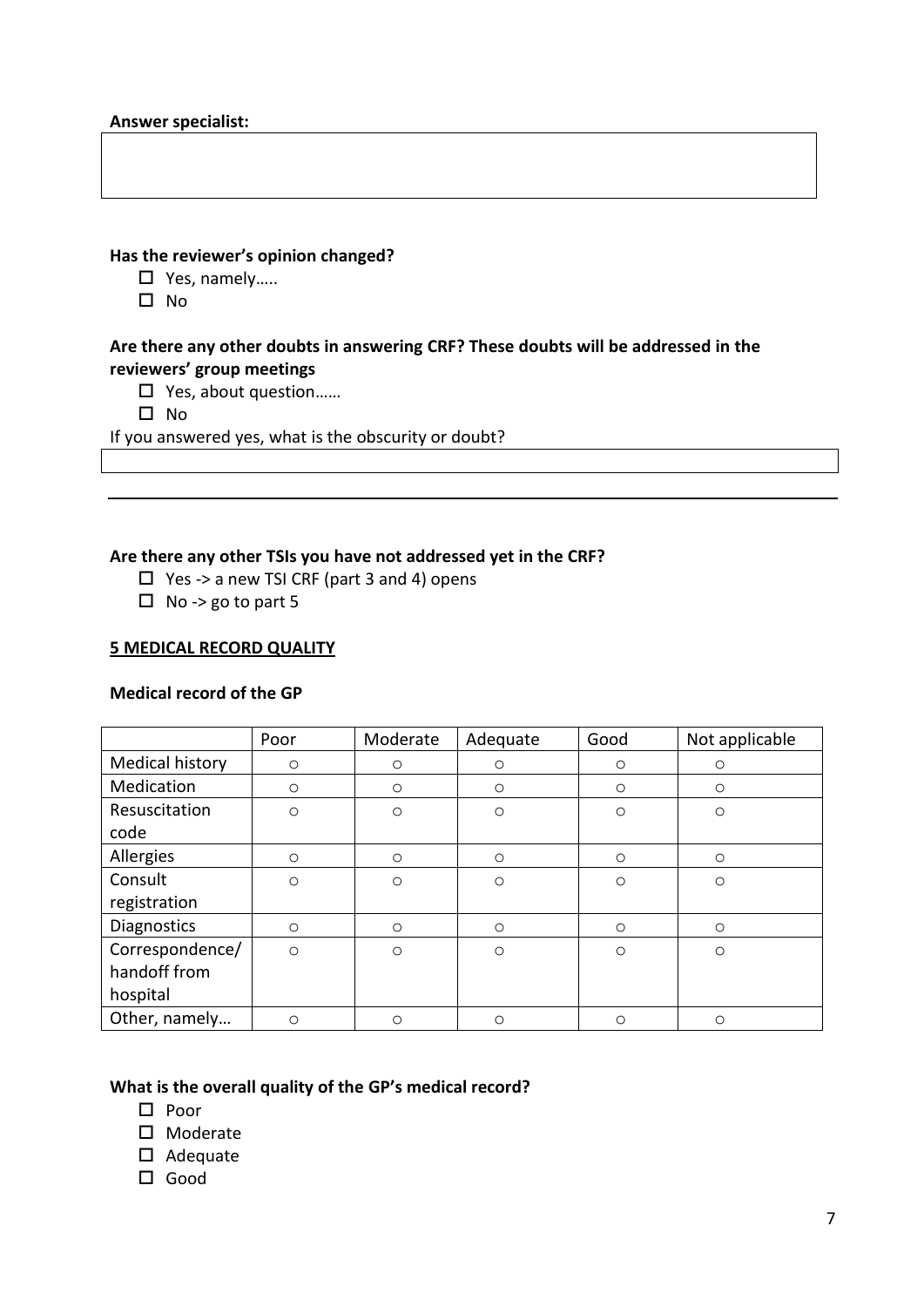Did you answer "poor" or "moderate"? Was the medical record:

- $\square$  Incomplete, namely .......(What part; please describe in short)
- $\square$  Inadequate, namely .......(What part; please describe in short)
- $\square$  Poor, namely .......(What part; please describe in short)
- $\Box$  Other, namely .......(What part; please describe in short)

### **Did you have enough information to assess the TSI?**

- □ Yes
- $\Box$  Partly, namely ...... (What part of the medical record did you miss end for which review question?)
- $\Box$  No, namely..... (What part of the medical record did you miss end for which review question?)

|                        | Poor    | Moderate | Adequate | Good    | <b>Not</b><br>applicable |
|------------------------|---------|----------|----------|---------|--------------------------|
| Medical history        | $\circ$ | $\circ$  | $\circ$  | $\circ$ |                          |
| Medication             | $\circ$ | $\circ$  | $\circ$  | $\circ$ |                          |
| Resuscitation          | $\circ$ | $\circ$  | $\circ$  | $\circ$ |                          |
| code                   |         |          |          |         |                          |
| Allergies              | $\circ$ | $\circ$  | $\circ$  | $\circ$ | $\circ$                  |
| Consult                | $\circ$ | $\circ$  | $\circ$  | $\circ$ | $\circ$                  |
| registration           |         |          |          |         |                          |
| Diagnostics            | $\circ$ | $\circ$  | $\circ$  | $\circ$ | $\circ$                  |
| Admission              | $\circ$ | $\circ$  | $\circ$  | $\circ$ | $\circ$                  |
| registration           |         |          |          |         |                          |
| Nurses report          | $\circ$ | $\circ$  | $\circ$  | $\circ$ | $\circ$                  |
| Inter-collegial        | $\circ$ | $\circ$  | $\circ$  | $\circ$ | $\circ$                  |
| consultations          |         |          |          |         |                          |
| within the             |         |          |          |         |                          |
| hospital               |         |          |          |         |                          |
| Correspondence         | $\circ$ | $\circ$  | $\circ$  | $\circ$ | $\circ$                  |
| to GP (e.g.            |         |          |          |         |                          |
| discharge letter       |         |          |          |         |                          |
| or letter from         |         |          |          |         |                          |
| out-patient<br>clinic) |         |          |          |         |                          |
| Other, namely          | $\circ$ | $\circ$  | $\circ$  | $\circ$ | $\bigcirc$               |

#### **Hospital medical record**

### **What was the overall quality of the hospital medical record?**

- $\square$  Poor
- $\square$  Moderate
- $\square$  Adequate
- Good